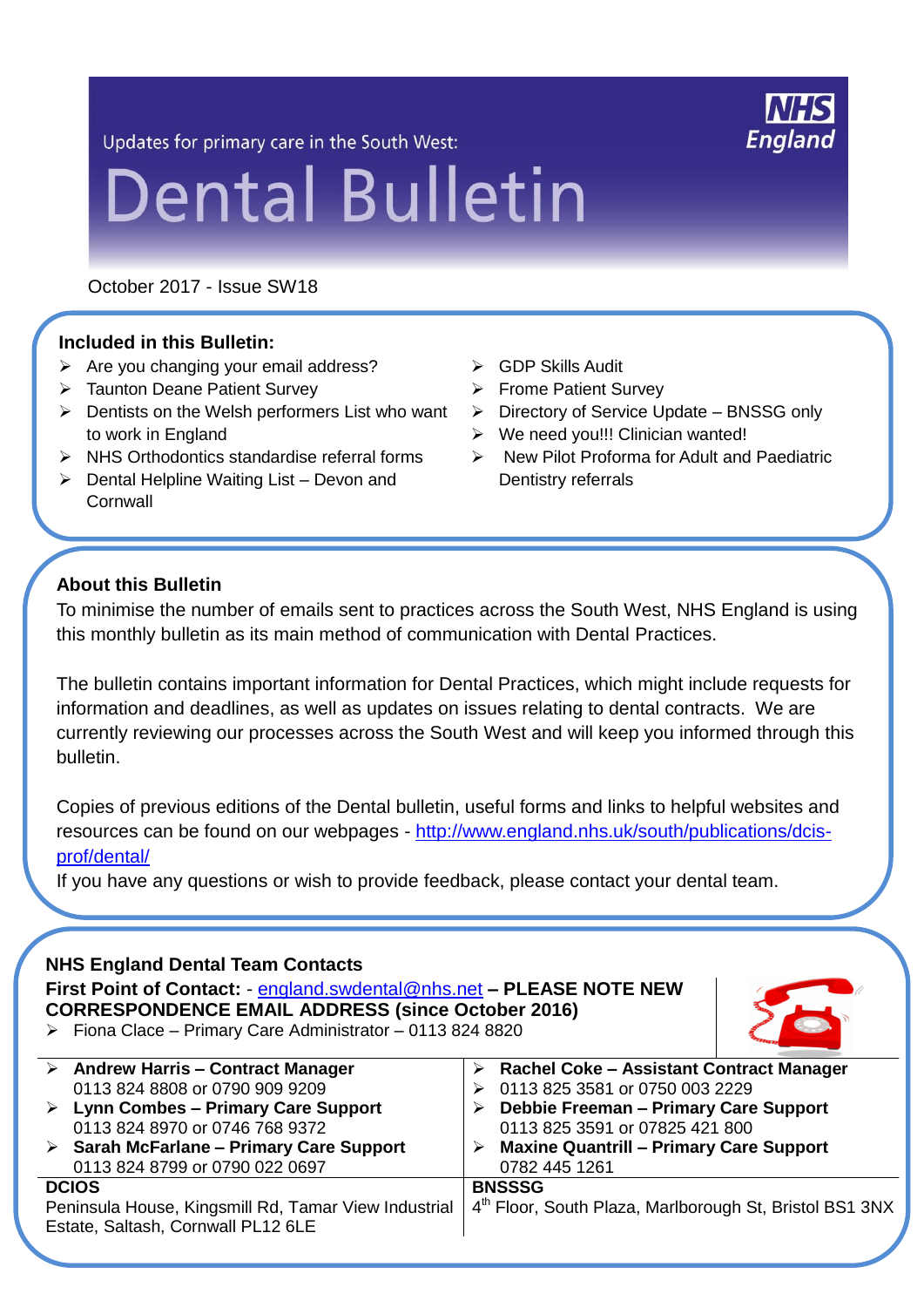## **Are you changing your email address?**

Email is the preferred method of communication used by the dental team to send providers both confidential and business critical information. Examples of the types of information sent are: - Year End reconciliation letters, dental bulletins, Occupational Health provider letter. If you have recently changed email address, please contact us with the updated details (please note that we are only able to hold one email address for this purpose).

Please email [england.swdental@nhs.net](mailto:england.swdental@nhs.net) quoting your contract number.

### **Taunton Deane Patient Survey**

NHS England has recently received the resignation of two local dental practice contracts that provide NHS dental services in the Taunton Deane area.

We are in the process of conducting a full needs assessment to inform the future planning of services within this area. As part of this, we would like residents from the Taunton Deane area to take part in a survey to have their say about where they go for dental care and the ease of access to routine dental care.

The survey is available online at NHS England's website:

 $-1 - 204$ 

[https://www.engage.england.nhs.uk/survey/f87c1be2.](https://www.engage.england.nhs.uk/survey/f87c1be2) The survey only takes a few minutes to fill in and can be done anonymously. It must be completed by Thursday 30 November 2017.

# **Important Information**

#### **Dentists on the Welsh performers List who want to work in England**

You may be aware that if a dentist is included on the English Dental Performers List and applies for inclusion on the Welsh Dental Performers List, they can work in Wales for up to three months whilst their application is being processed. However, please note that the **same does not apply** to dentists who are included on the Welsh Dental Performers List and want to work in England. Dentists cannot commence work in England whilst their application to the English Dental Performers List is being processed, and must receive confirmation of inclusion on the English Dental Performers List before they start work. To commence provision of NHS General Dental Services in England prior to inclusion on the English Dental Performers List is illegal, and likely to invalidate any indemnity arrangement that is in place. The only exception to this rule is for dental practitioners undertaking foundation training, who can work for up to three months whilst their applications are being processed.

A number of recent incidents have identified that some dentists and locum agencies do not fully understand the differences between applying to the Welsh and English Dental Performers Lists, and therefore this reminder is being circulated to raise awareness.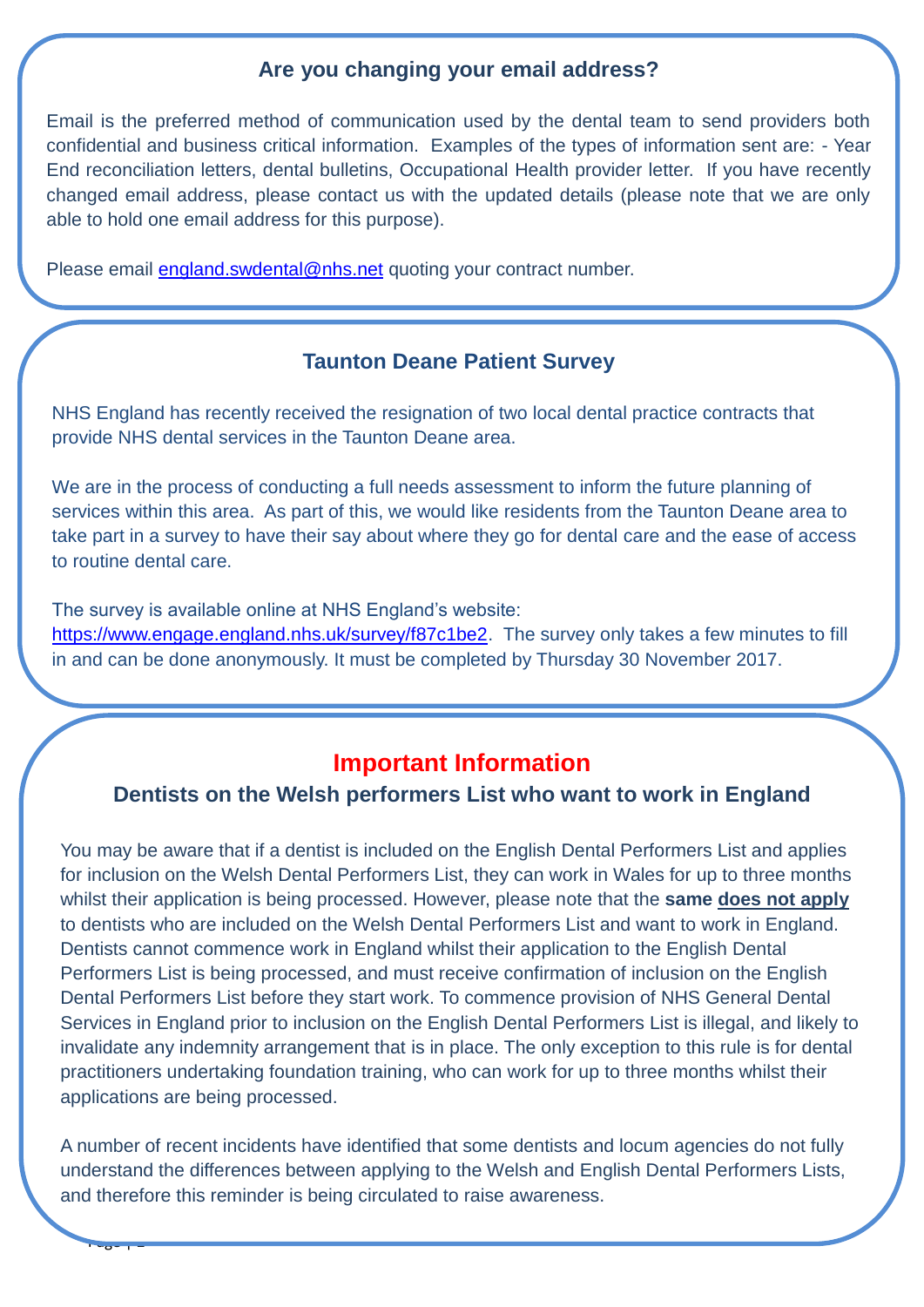## **A message from the South West Orthodontic clinical network**

#### **NHS Orthodontics standardise referral forms**

In preparation for the planned future digitisation of referrals the Orthodontic MCN have, in conjunction with the NHS England local office agreed to standardise referral forms for NHS orthodontics. The format will be similar to existing forms used within the region but there will be additional information required including the inclusion of the referred patient's NHS number when available to dental practices. In addition, it is likely that future electronic referral forms such as those currently in use in the South East will require an estimation of the patient's Index of Treatment Need (IOTN) and as such a simple guide will be included in the new referral form to familiarise referrers with the process. The new referral form has been piloted in a number of areas and the intention is to roll out over the region's specialist practices in the coming months subject to agreement with the NHS England local office. Orthodontic referrals to secondary care units are likely to follow thereafter but this will need further detailing. Once established, NHS referrals received using previous forms or by other means will not be accepted. This will not affect private referrals to orthodontic practices. Negotiations with NHS England and the Chief Dental Officer are ongoing with regards to the introduction of electronic referrals across the country. What this space.

In times of limited resources early and inappropriate referrals to orthodontic services continue to be a concern across our region. However, the subtleties of IOTN can confuse even an orthodontist (!) and as such we encourage referring colleagues to use the Easy IOTN app which is available free for Apple and Android devices. This in an excellent tool to help discuss the appropriateness of a NHS referral with an interested patient or parent and is also a very useful diagnostic tool which carries some verifiable CPD as part of the app's function. We encourage all of colleagues to download and use this.

Whilst on the subject of early referrals, attached with this bulletin is a guide designed to assist colleagues when deciding if to refer in the mixed dentition.

As discussed above, when considering the nature of inappropriate referrals we often think of younger patients or those below the NHS IOTN threshold. However, poor oral hygiene and active areas of tooth decay are also considered so and therefore it is worthwhile taking this opportunity to remind our referring colleagues that patients sent for orthodontic assessments must have excellent oral hygiene.

## **Dental Helpline Waiting List – Devon and Cornwall**

A reminder to all practices in Devon and Cornwall to signpost any members of the public enquiring about access to a NHS Dentist to the Dental Helpline. The Helpline manages the waiting list for the Devon and Cornwall area to ensure equitable access to services and helps to identify priority areas requiring further investment. Contact the Helpline Team to access a list of patients waiting in your area.

area.<br>Contact details are: 03330 063 300 or email: <u>accessdental.helpline@nhs.net</u>.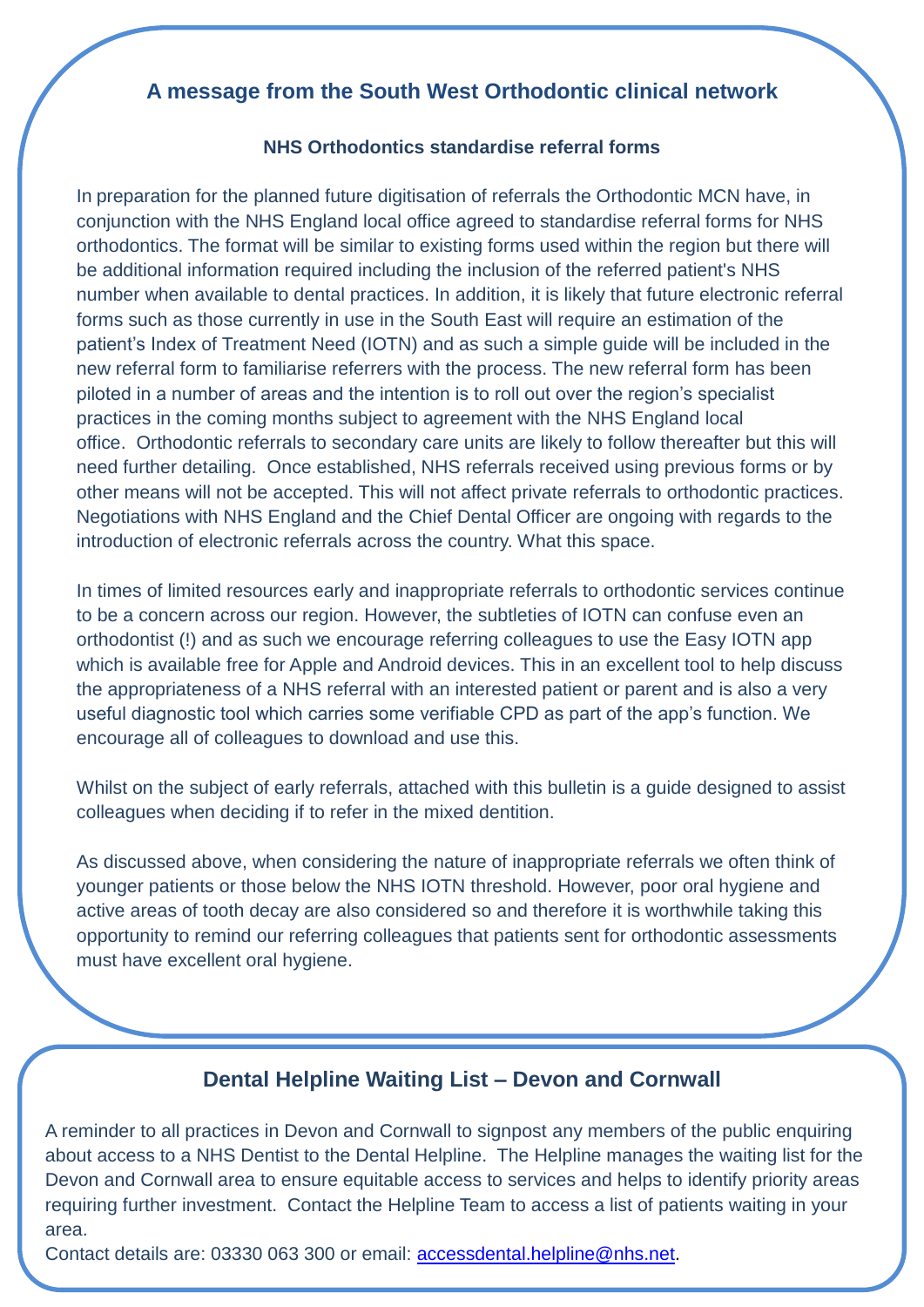# **GDP Skills Audit**

Thank you to all those performers that have taken the time to complete the skills audit. We have received over 100 responses so far and they are still coming in. These have been logged and details provided to the MCN Chairs. Please continue to highlight this survey to all performers within your practice and through your networks, regardless of what basis they work on (NHS/private), as the MCN Chairs are keen to hear from anyone in the Southwest that has a particular interest in their MCN specialist area.

It is worth referring to the MCN guides when considering what skills you have to offer (i.e. what levels of care you are currently providing). The commissioning guides can be found by clicking the following link: -

<https://www.england.nhs.uk/commissioning/primary-care/dental/dental-specialities/>

To assist with the collation of the audits, we would appreciate it if you can send a Word version back rather than a PDF. Thank you.



## **We need you!!! Clinician wanted!**

The Local Dental Network has been reviewing the Unscheduled Dental Care pathway across the South West. We have held several working groups with out of hours providers and NHS111 colleagues. We are now looking to specifically review the current service provision in the Bristol, North Somerset and South Gloucester area. In order to do this effectively, we would like to set up a short life working group and for this to have GDP clinical representation. Please email Debbie Freeman in the first instance if you are interested, via the generic email address: [england.swdental@nhs.net](mailto:england.swdental@nhs.net)

## **Directory of Service Update – BNSSG only**

We will be writing to practices in Bristol, North Somerset and South Gloucestershire in the next few weeks to confirm that the details we hold on the Directory of Services are current. NHS111 uses this information to inform patients of where to seek dental treatment. Keeping this information up to date is particularly relevant to those practices that have previously been highlighted as 'specialist practices'. 'Specialist practices' are those practices that have agreed that they can offer urgent care appointments, when patients do not routinely attend a practice. These practices return first so that the call handlers can refer the patient to the most appropriate service. Information will be gathered via an online survey; the link to this will be sent out in the next few weeks.